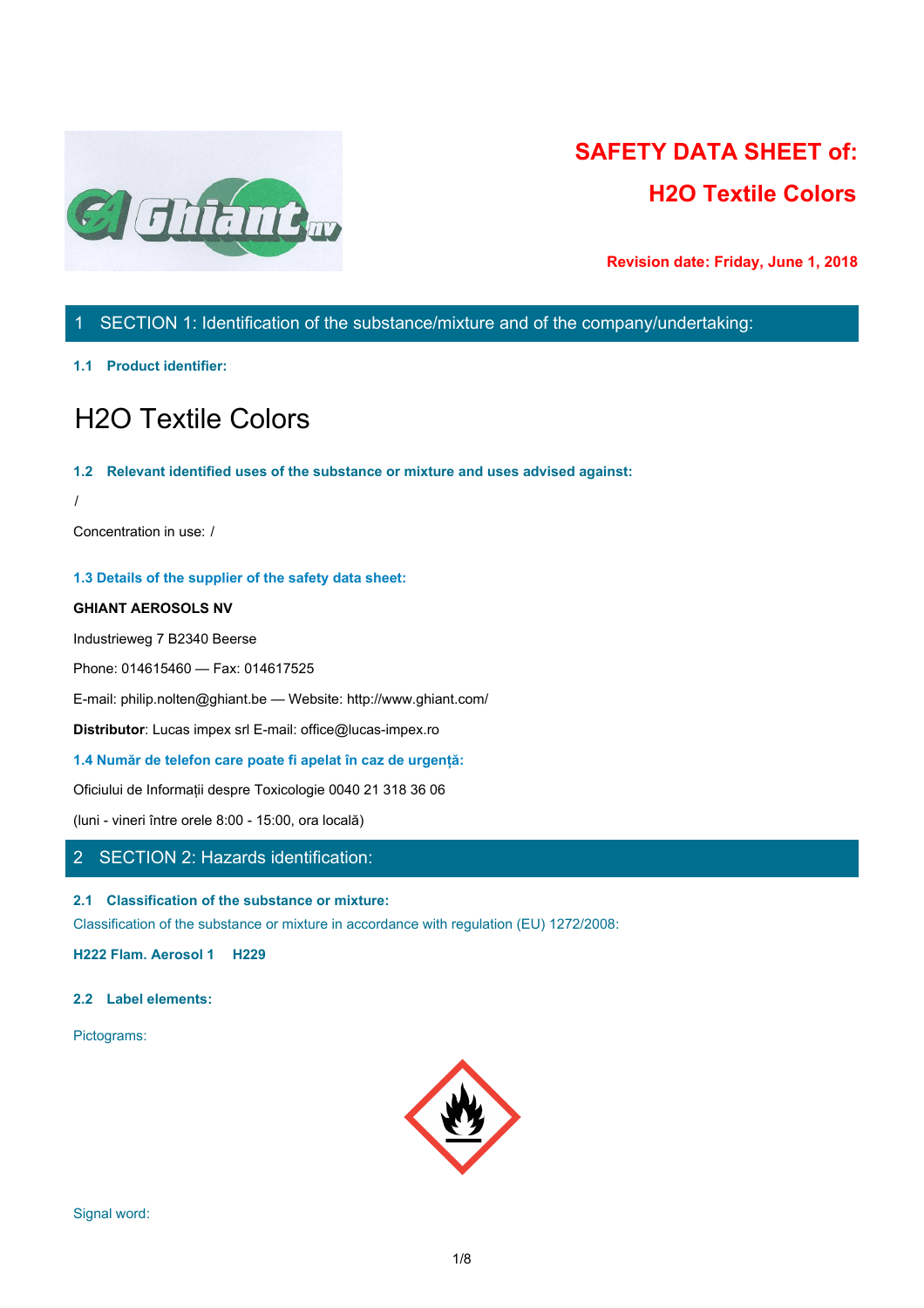#### Pericol

## Fraze pericol:

| Pericol                                                 |                                                                                                                            |          |                                                     |                               |
|---------------------------------------------------------|----------------------------------------------------------------------------------------------------------------------------|----------|-----------------------------------------------------|-------------------------------|
| Fraze pericol:                                          |                                                                                                                            |          |                                                     |                               |
| <b>H222 Aerosol inflamabil</b><br>1: H229:              | Aerosol extrem de inflamabil.<br>Tub sub presiune: Poate exploda dacă este încălzit.                                       |          |                                                     |                               |
| Fraze de precauție:                                     |                                                                                                                            |          |                                                     |                               |
| P210:                                                   | Păstrează departe de căldură, suprafețe fierbinți, scântei și flacărră deschisă și alte<br>surse de aprinde. Nu se fumează |          |                                                     |                               |
| P211:                                                   | Nu se pulverizeaza in directia unei flacari deschise sau alte surse de foc.                                                |          |                                                     |                               |
| P251:                                                   | Nu găuri sau arde, chiar și după utilizare.Do not pierce or burn, even after use.                                          |          |                                                     |                               |
| P410+P412:                                              | Protect from sunlight. Do not expose to temperatures exceeding 50°C/ 122°F.                                                |          |                                                     |                               |
| Contine:                                                |                                                                                                                            |          |                                                     |                               |
| Nu există                                               |                                                                                                                            |          |                                                     |                               |
| 2.3 Alte pericole:                                      |                                                                                                                            |          |                                                     |                               |
| Nu există                                               |                                                                                                                            |          |                                                     |                               |
| SECTION 3: Composition/information on ingredients:<br>3 |                                                                                                                            |          |                                                     |                               |
| Dimethylether                                           |                                                                                                                            | $≤ 50 %$ |                                                     |                               |
|                                                         |                                                                                                                            |          | CAS number:                                         | 115-10-6                      |
|                                                         |                                                                                                                            |          | <b>EINECS:</b><br><b>REACH Registration number:</b> | 204-065-8<br>01-2119472128-37 |
|                                                         |                                                                                                                            |          | <b>CLP Classification:</b>                          | H220 Flam. Gas 1              |
| $D$ in a different condition of $\alpha$                |                                                                                                                            | 2000     |                                                     |                               |

#### Conține:

### **2.3 Alte pericole:**

## Nu există

| P210:                                                                     | Păstrează departe de căldură, suprafețe fierbinți, scântei și flacărră deschisă și alte<br>surse de aprinde. Nu se fumează |                                                                                   |                                                                                        |                   |  |
|---------------------------------------------------------------------------|----------------------------------------------------------------------------------------------------------------------------|-----------------------------------------------------------------------------------|----------------------------------------------------------------------------------------|-------------------|--|
| P211:                                                                     |                                                                                                                            |                                                                                   | Nu se pulverizeaza in directia unei flacari deschise sau alte surse de foc.            |                   |  |
| P251:                                                                     |                                                                                                                            | Nu găuri sau arde, chiar și după utilizare.Do not pierce or burn, even after use. |                                                                                        |                   |  |
| P410+P412:                                                                |                                                                                                                            | Protect from sunlight. Do not expose to temperatures exceeding 50°C/ 122°F.       |                                                                                        |                   |  |
|                                                                           |                                                                                                                            |                                                                                   |                                                                                        |                   |  |
| Conține:                                                                  |                                                                                                                            |                                                                                   |                                                                                        |                   |  |
| Nu există                                                                 |                                                                                                                            |                                                                                   |                                                                                        |                   |  |
| 2.3 Alte pericole:                                                        |                                                                                                                            |                                                                                   |                                                                                        |                   |  |
| Nu există                                                                 |                                                                                                                            |                                                                                   |                                                                                        |                   |  |
|                                                                           | 3 SECTION 3: Composition/information on ingredients:                                                                       |                                                                                   |                                                                                        |                   |  |
|                                                                           |                                                                                                                            |                                                                                   |                                                                                        |                   |  |
| Dimethylether                                                             | $\leq 50$ %                                                                                                                |                                                                                   | CAS number:                                                                            | 115-10-6          |  |
|                                                                           |                                                                                                                            |                                                                                   | <b>EINECS:</b>                                                                         | 204-065-8         |  |
|                                                                           |                                                                                                                            |                                                                                   | <b>REACH Registration number:</b>                                                      | 01-2119472128-37  |  |
|                                                                           |                                                                                                                            |                                                                                   | <b>CLP Classification:</b>                                                             | H220 Flam. Gas 1  |  |
| Dimethoxymethane                                                          | $\leq 30$ %                                                                                                                |                                                                                   | CAS number:                                                                            | 109-87-5          |  |
|                                                                           |                                                                                                                            |                                                                                   | <b>EINECS:</b>                                                                         | 203-714-2         |  |
|                                                                           |                                                                                                                            |                                                                                   | <b>REACH Registration number:</b>                                                      | 01-2119664781-31  |  |
|                                                                           |                                                                                                                            |                                                                                   | <b>CLP Classification:</b>                                                             | H225 Flam. Liq. 2 |  |
|                                                                           | For the full text of the H phrases mentioned in this section, see section 16.                                              |                                                                                   |                                                                                        |                   |  |
|                                                                           |                                                                                                                            |                                                                                   |                                                                                        |                   |  |
|                                                                           |                                                                                                                            |                                                                                   |                                                                                        |                   |  |
| 4 SECTION 4: First aid measures:                                          |                                                                                                                            |                                                                                   |                                                                                        |                   |  |
| 4.1 Description of first aid measures:                                    |                                                                                                                            |                                                                                   |                                                                                        |                   |  |
|                                                                           | Always ask medical advice as soon as possible should serious or continuous disturbances occur.                             |                                                                                   |                                                                                        |                   |  |
| Skin contact:                                                             | Remove contaminated clothing, rinse skin with plenty of water, if necessary seek<br>medical attention.                     |                                                                                   |                                                                                        |                   |  |
| Eye contact:                                                              | take to physician.                                                                                                         |                                                                                   | Thoroughly rinse with water (contact lenses to be removed if this is easily done) then |                   |  |
| Ingestion:                                                                |                                                                                                                            |                                                                                   | Rinse mouth, do not induce vomiting, take to hospital immediately.                     |                   |  |
| Inhalation:                                                               | Let sit upright, fresh air, rest and take to hospital.                                                                     |                                                                                   |                                                                                        |                   |  |
|                                                                           |                                                                                                                            |                                                                                   |                                                                                        |                   |  |
|                                                                           | 4.2 Most important symptoms and effects, both acute and delayed:                                                           |                                                                                   |                                                                                        |                   |  |
| Skin contact:<br>None                                                     |                                                                                                                            |                                                                                   |                                                                                        |                   |  |
|                                                                           | Redness<br>Eye contact:                                                                                                    |                                                                                   |                                                                                        |                   |  |
| Ingestion:<br>Diarrhoea, headache, abdominal cramps, sleepiness, vomiting |                                                                                                                            |                                                                                   |                                                                                        |                   |  |
| Inhalation:<br>None                                                       |                                                                                                                            |                                                                                   |                                                                                        |                   |  |

## **4.1 Description of first aid measures:**

| Thoroughly rinse with water (contact lenses to be removed if this is easily done) then<br>take to physician.<br>Rinse mouth, do not induce vomiting, take to hospital immediately.<br>Let sit upright, fresh air, rest and take to hospital. | <b>Skin contact:</b> | Remove contaminated clothing, rinse skin with plenty of water, if necessary seek<br>medical attention. |
|----------------------------------------------------------------------------------------------------------------------------------------------------------------------------------------------------------------------------------------------|----------------------|--------------------------------------------------------------------------------------------------------|
|                                                                                                                                                                                                                                              | Eye contact:         |                                                                                                        |
|                                                                                                                                                                                                                                              | Ingestion:           |                                                                                                        |
|                                                                                                                                                                                                                                              | Inhalation:          |                                                                                                        |

| <b>Skin contact:</b> | None                                                        |
|----------------------|-------------------------------------------------------------|
| Eye contact:         | Redness                                                     |
| Ingestion:           | Diarrhoea, headache, abdominal cramps, sleepiness, vomiting |
| Inhalation:          | None                                                        |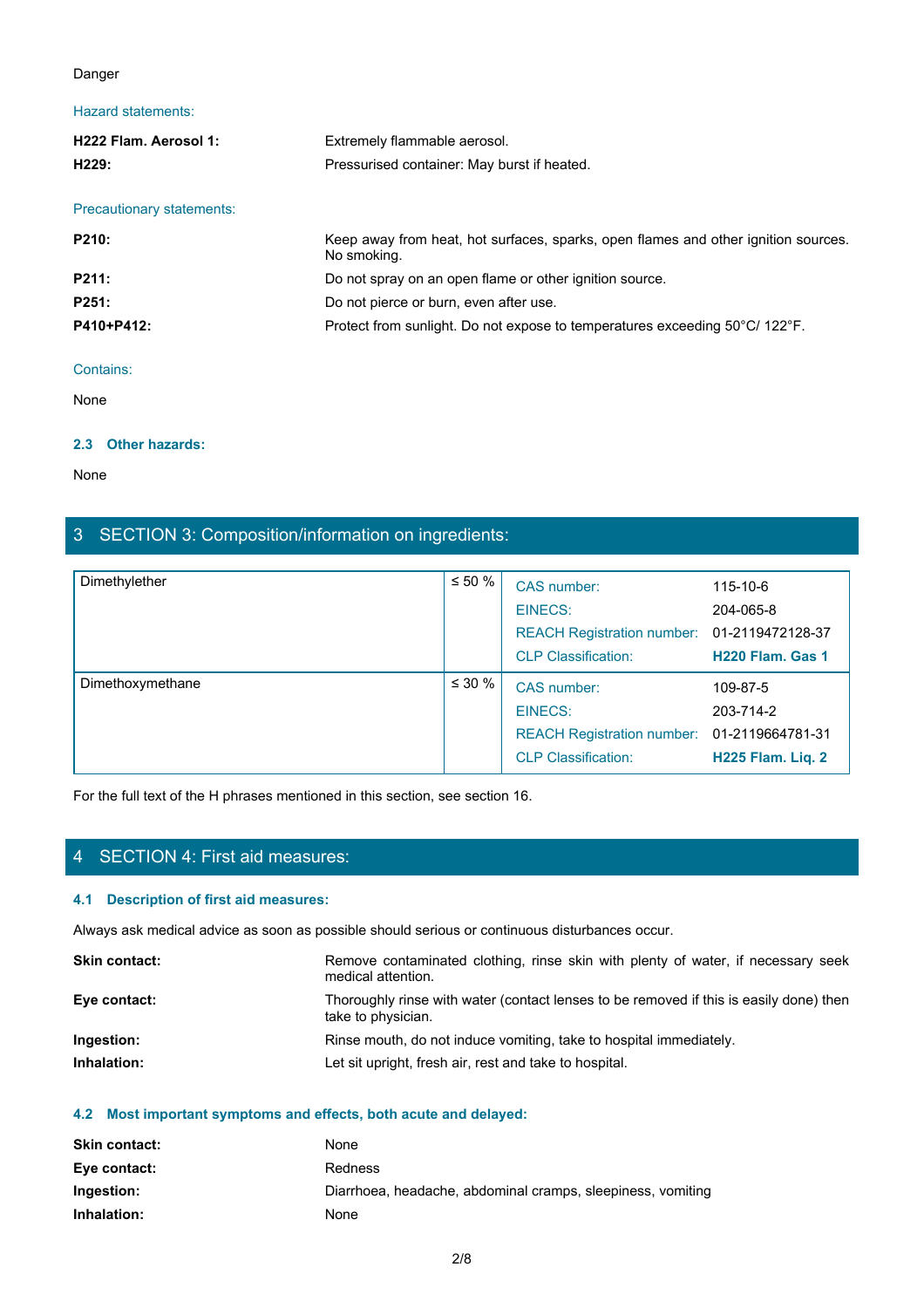#### **4.3 Indication of any immediate medical attention and special treatment needed:**

None with the contract of the contract of the contract of the contract of the contract of the contract of the contract of the contract of the contract of the contract of the contract of the contract of the contract of the

## 5 SECTION 5: Fire-fighting measures:

#### **5.1 Extinguishing media:**

CO2, foam, powder, sprayed water

#### **5.2 Special hazards arising from the substance or mixture:**

None with the contract of the contract of the contract of the contract of the contract of the contract of the contract of the contract of the contract of the contract of the contract of the contract of the contract of the

#### **5.3 Advice for firefighters:**

**Extinguishing agents to be avoided:** None with the contract of the contract of the contract of the contract of the contract of the contract of the contract of the contract of the contract of the contract of the contract of the contract of the contract of the

## 6 SECTION 6: Accidental release measures:

#### **6.1 Personal precautions, protective equipment and emergency procedures:**

Do not walk into or touch spilled substances and avoid inhalation of fumes, smoke, dusts and vapours by staying up wind. Remove any contaminated clothing and used contaminated protective equipment and dispose of it safely.

#### **6.2 Environmental precautions:**

Do not allow to flow into sewers or open water.

#### **6.3 Methods and material for containment and cleaning up:**

Contain released substance, store into suitable containers. If possible, remove by using absorbent material.

#### **6.4 Reference to other sections:**

For further information, check sections 8 & 13.

## 7 SECTION 7: Handling and storage:

#### **7.1 Precautions for safe handling:**

Handle with care to avoid spillage.

#### **7.2 Conditions for safe storage, including any incompatibilities:**

Keep in a sealed container in a closed, frost-free, ventilated room.

#### **7.3 Specific end use(s):**

/

## 8 SECTION 8: Exposure controls/personal protection: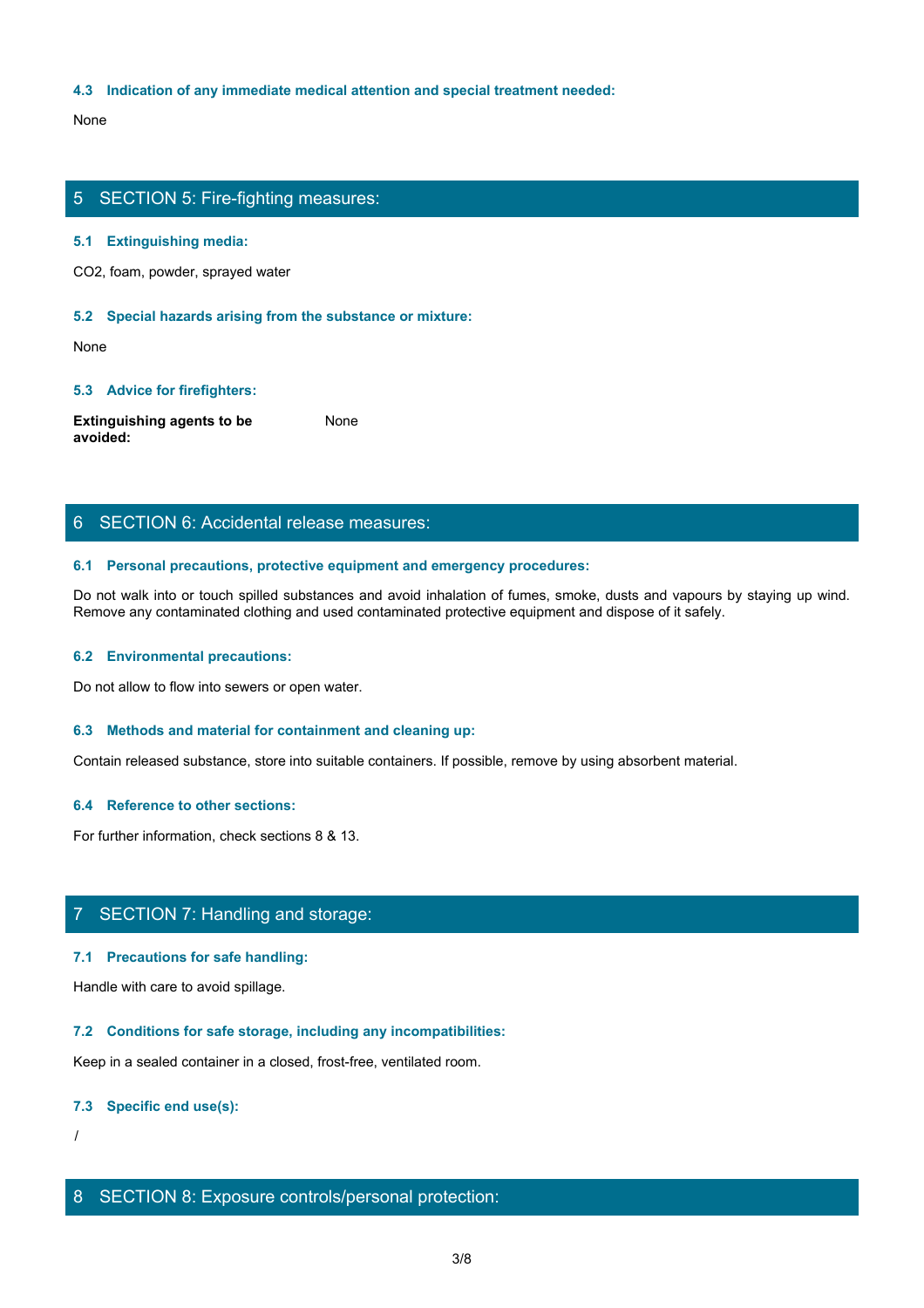### **8.1 Control parameters:**

#### **8.2 Exposure controls:**

| 8.1 Control parameters:          |                                                                                                                                                                                                                                                                                                                                                                   |  |
|----------------------------------|-------------------------------------------------------------------------------------------------------------------------------------------------------------------------------------------------------------------------------------------------------------------------------------------------------------------------------------------------------------------|--|
|                                  | Listing of the hazardous ingredients in section 3, of which the TLV value is known                                                                                                                                                                                                                                                                                |  |
|                                  | Dimethoxymethane 3,155 mg/m <sup>3</sup> , Dimethylether 1,920 mg/m <sup>3</sup> , 2-butoxyethanol 98 mg/m <sup>3</sup> , 1-Butanol 62 mg/m <sup>3</sup>                                                                                                                                                                                                          |  |
| 8.2 Exposure controls:           |                                                                                                                                                                                                                                                                                                                                                                   |  |
| <b>Inhalation</b><br>protection: | Respiratory protection is not required. Use ABEK type gas masks in case of irritating exposure. If<br>necessary, use with sufficient exhaust ventilation.                                                                                                                                                                                                         |  |
| <b>Skin</b><br>protection:       | Handling with nitril-gloves (EN 374). Breakthrough time: >480' Material thickness: 0,35 mm.<br>Thoroughly check gloves before use. Take of the gloves properly without touching the outside<br>with your bare hands. The manufacturer of the protective gloves has to be consulted about the<br>suitability for a specific work station. Wash and dry your hands. |  |
| Eye<br>protection:               | Keep an eye-rinse bottle within reach. Tight-fitting safety goggles. Wear a face shield and<br>protective suit in case of exceptional processing problems.                                                                                                                                                                                                        |  |
| <b>Other</b><br>protection:      | Wear impermeable clothing. The type of protective equipment depends on the concentration and<br>amount of hazardous substances at the work station in question.                                                                                                                                                                                                   |  |
|                                  |                                                                                                                                                                                                                                                                                                                                                                   |  |

## 9 SECTION 9: Physical and chemical properties:

#### **9.1 Information on basic physical and chemical properties:**

| <b>Melting point/melting range:</b>                          |                        |
|--------------------------------------------------------------|------------------------|
| <b>Boiling point/Boiling range:</b>                          | $-24 °C - 350 °C$      |
| pH:                                                          |                        |
| pH 1% diluted in water:                                      |                        |
| Vapour pressure/20°C,:                                       | 533 320 Pa             |
| Vapour density:                                              | Not applicable         |
| Relative density, 20°C:                                      | 0.9500 kg/l            |
| Appearance/20°C:                                             | Liquid                 |
| Flash point:                                                 | $-18 °C$               |
| Flammability (solid, gas):                                   | Not applicable         |
| Auto-ignition temperature:                                   | 235 °C                 |
| <b>Upper flammability or explosive</b><br>limit, $(Vol %)$ : | 27.000 %               |
| Lower flammability or explosive<br>limit, $(Vol %)$ :        | 1.600 %                |
| <b>Explosive properties:</b>                                 | Not applicable         |
| <b>Oxidising properties:</b>                                 | Not applicable         |
| <b>Decomposition temperature:</b>                            |                        |
| Solubility in water:                                         | Not soluble            |
| <b>Partition coefficient: n-</b><br>octanol/water:           | Not applicable         |
| Odour:                                                       | characteristic         |
| <b>Odour threshold:</b>                                      | Not applicable         |
| Dynamic viscosity, 20°C:                                     | 100 mPa.s              |
| Kinematic viscosity, 40°C:                                   | 190 mm <sup>2</sup> /s |
| Evaporation rate (n-BuAc = 1):                               | 1.500                  |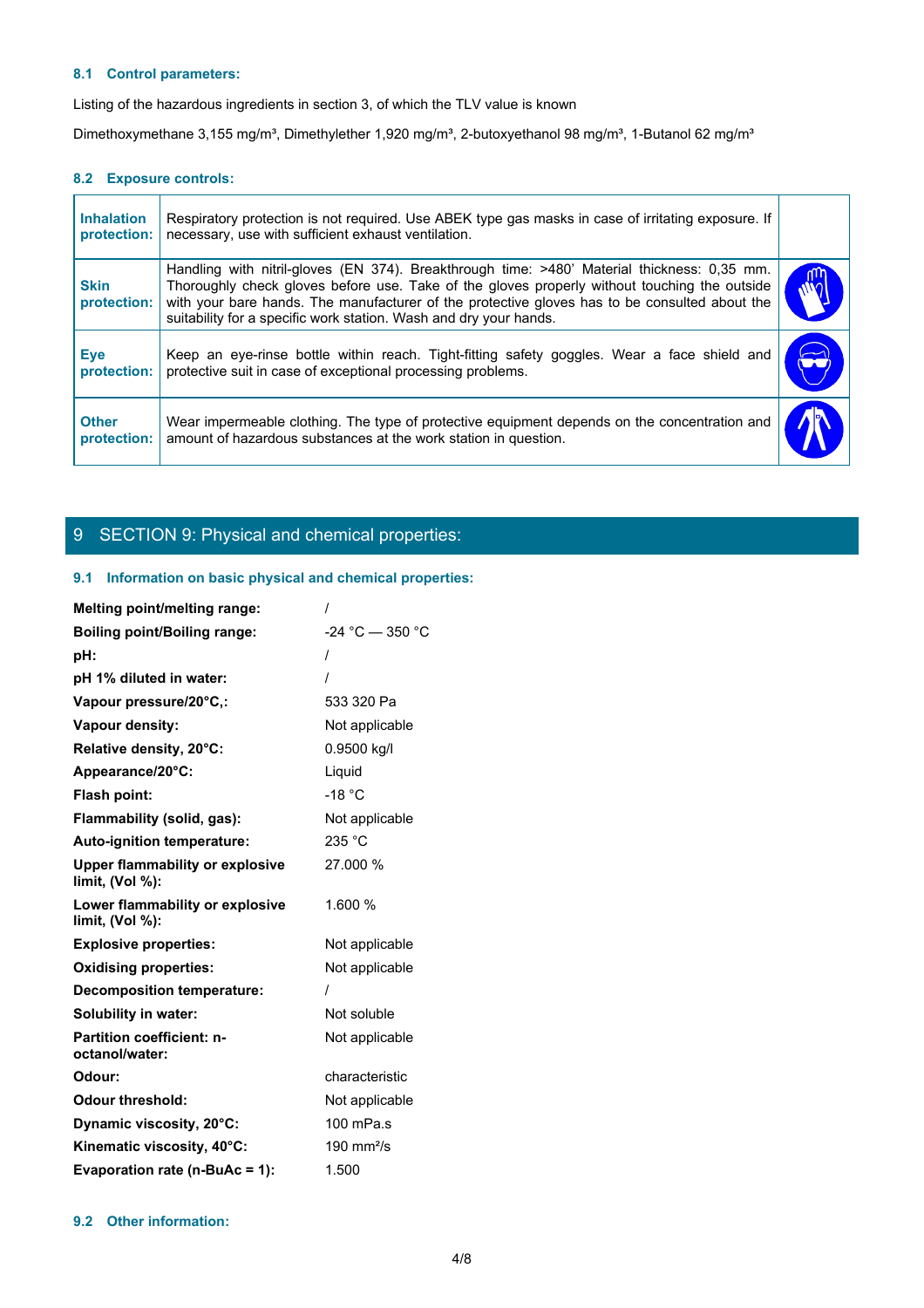**Volatile organic component (VOC):** 72.78 % **Volatile organic component (VOC):** 620.228 g/l **Sustained combustion test :** /

## 10 SECTION 10: Stability and reactivity:

#### **10.1 Reactivity:**

Stable under normal conditions.

#### **10.2 Chemical stability:**

Extremely high or low temperatures.

### **10.3 Possibility of hazardous reactions:**

None with the contract of the contract of the contract of the contract of the contract of the contract of the contract of the contract of the contract of the contract of the contract of the contract of the contract of the

## **10.4 Conditions to avoid:**

Protect from sunlight and do not expose to temperatures exceeding + 50°C.

#### **10.5 Incompatible materials:**

Keep away from sources of ignition

#### **10.6 Hazardous decomposition products:**

Under recommended usage conditions, hazardous decomposition products are not expected.

## 11 SECTION 11: Toxicological information:

#### **11.1 Information on toxicological effects:**

## **Calculated acute toxicity, ATE oral:** / **Calculated acute toxicity, ATE**

| About the preparation itself: No additional data available                      |                                           |                   |  |
|---------------------------------------------------------------------------------|-------------------------------------------|-------------------|--|
|                                                                                 |                                           |                   |  |
| Calculated acute toxicity, ATE oral: /<br><b>Calculated acute toxicity, ATE</b> |                                           |                   |  |
| dermal:                                                                         |                                           |                   |  |
| Dimethylether                                                                   |                                           |                   |  |
|                                                                                 | LD50 oral, rat:                           | $\geq 5000$ mg/kg |  |
|                                                                                 | LD50 dermal, rabbit:                      | $\geq 5000$ mg/kg |  |
|                                                                                 | LC50, Inhalation, rat, 4h: $\geq$ 50 mg/l |                   |  |
| Dimethoxymethane                                                                | LD50 oral, rat:                           | 3 500 mg/kg       |  |
|                                                                                 | LD50 dermal, rabbit:                      | $\geq 5000$ mg/kg |  |
|                                                                                 | LC50, Inhalation, rat, 4h: $\geq$ 50 mg/l |                   |  |
|                                                                                 |                                           |                   |  |
|                                                                                 |                                           |                   |  |
|                                                                                 |                                           |                   |  |
| 12 SECTION 12: Ecological information:                                          |                                           |                   |  |
|                                                                                 |                                           |                   |  |
|                                                                                 |                                           |                   |  |
| Dimethoxymethane                                                                | LC50 (Fish):                              | > 1000 mg/L (96h) |  |
| 12.1 Toxicity:                                                                  | EC50 (Daphnia):                           | > 1000 mg/L (96h) |  |
|                                                                                 | $5/8$                                     |                   |  |

## 12 SECTION 12: Ecological information:

## **12.1 Toxicity:**

| Dimethoxymethane | $LC50$ (Fish):  | > 1000 mg/L (96h) |
|------------------|-----------------|-------------------|
|                  | EC50 (Daphnia): | > 1000 mg/L (96h) |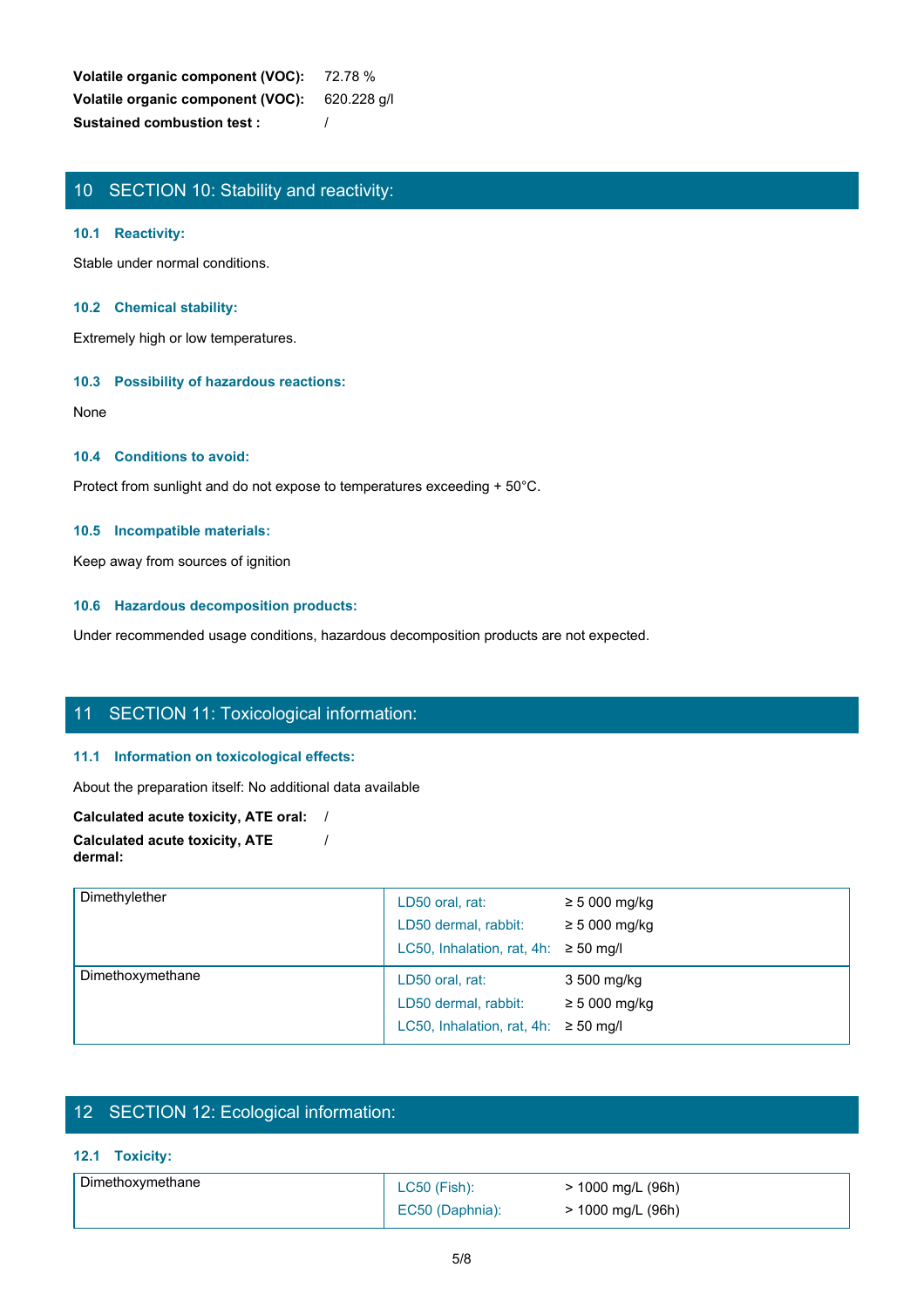#### **12.2 Persistence and degradability:**

No additional data available

#### **12.3 Bioaccumulative potential:**

|                  | <b>Additional data:</b> |
|------------------|-------------------------|
| Dimethoxymethane | ! Log Pow: −0.19 − 0.18 |

#### **12.4 Mobility in soil:**

| Water hazard class, WGK (AwSV): |             |
|---------------------------------|-------------|
| Solubility in water:            | Not soluble |

#### **12.5 Results of PBT and vPvB assessment:**

No additional data available

#### **12.6 Other adverse effects:**

No additional data available

## 13 SECTION 13: Disposal considerations:

#### **13.1 Waste treatment methods:**

Draining into the sewers is not permitted. Removal should be carried out by licensed services. Possible restrictive regulations by local authority should always be adhered to.

## 14 SECTION 14: Transport information:

#### **14.1 UN number:**

1950

#### **14.2 UN proper shipping name:**

UN 1950 Aerosols, flammable, 5F, (D)

#### **14.3 Transport hazard class(es):**

| Class(es):                              | 5F             |
|-----------------------------------------|----------------|
| Identification number of the<br>hazard: | Not applicable |

#### **14.4 Packing group:**

Not applicable

#### **14.5 Environmental hazards:**

Not dangerous to the environment

#### **14.6 Special precautions for user:**

| <b>Hazard characteristics:</b> | Risk of fire. Risk of explosion. Containments may explode when heated. |
|--------------------------------|------------------------------------------------------------------------|
| <b>Additional guidance:</b>    | Take cover. Keep out of low areas.                                     |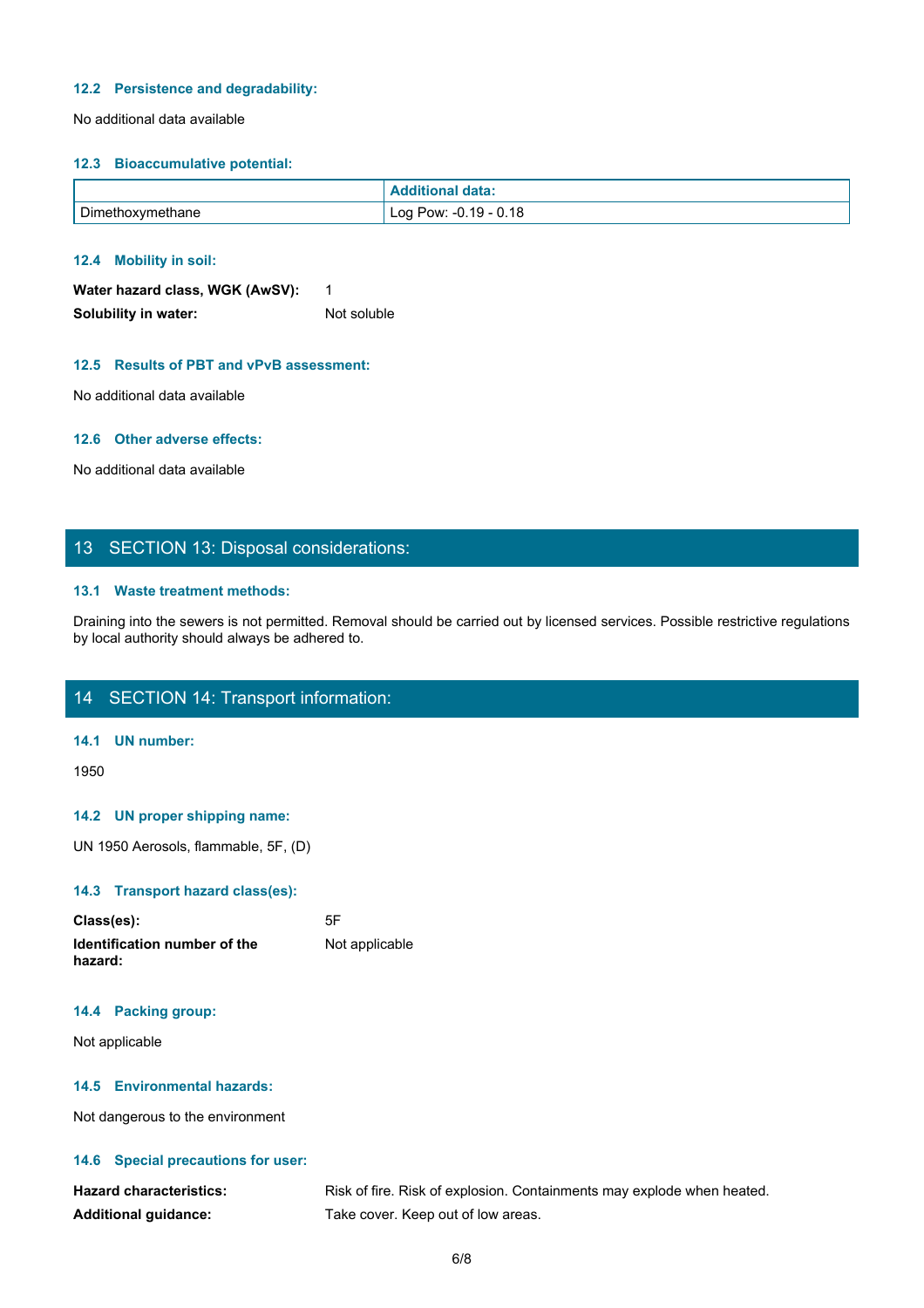

# 15 SECTION 15: Regulatory information:

## **15.1 Safety, health and environmental regulations/legislation specific for the substance or mixture:**

#### **15.2 Chemical Safety Assessment:**

## 16 SECTION 16: Other information:

#### **Legend to abbreviations used in the safety data sheet:**

| 15 SECTION 15: Regulatory information:                               |                                                                                                                                                                |
|----------------------------------------------------------------------|----------------------------------------------------------------------------------------------------------------------------------------------------------------|
|                                                                      | 15.1 Safety, health and environmental regulations/legislation specific for the substance or mixture:                                                           |
|                                                                      |                                                                                                                                                                |
| Water hazard class, WGK (AwSV):<br>Volatile organic component (VOC): | - 1                                                                                                                                                            |
| Volatile organic component (VOC):                                    | 72.778 %                                                                                                                                                       |
| <b>Composition by regulation (EC)</b>                                | 620.228 g/l<br>None                                                                                                                                            |
| 648/2004:                                                            |                                                                                                                                                                |
| <b>15.2 Chemical Safety Assessment:</b>                              |                                                                                                                                                                |
| No data available                                                    |                                                                                                                                                                |
|                                                                      |                                                                                                                                                                |
| 16 SECTION 16: Other information:                                    |                                                                                                                                                                |
|                                                                      |                                                                                                                                                                |
| Legend to abbreviations used in the safety data sheet:               |                                                                                                                                                                |
| ADR:                                                                 | The European Agreement concerning the International Carriage of Dangerous<br>Goods by Road                                                                     |
| ATE:                                                                 | <b>Acute Toxicity Estimate</b>                                                                                                                                 |
| BCF:                                                                 | <b>Bioconcentration factor</b>                                                                                                                                 |
| CAS:                                                                 | <b>Chemical Abstracts Service</b>                                                                                                                              |
| CLP:                                                                 | Classification, Labelling and Packaging of chemicals                                                                                                           |
| <b>EINECS:</b>                                                       | European INventory of Existing commercial Chemical Substances                                                                                                  |
| LC50:                                                                | median Lethal Concentration for 50% of subjects                                                                                                                |
| LD50:                                                                | median Lethal Dose for 50% of subjects                                                                                                                         |
| $Nr.$ :                                                              | Number                                                                                                                                                         |
| PTB:                                                                 | Persistent, Toxic, Bioaccumulative                                                                                                                             |
| TLV:                                                                 | <b>Threshold Limit Value</b>                                                                                                                                   |
| vPvB:                                                                | very Persistent and very Bioaccumulative substances                                                                                                            |
| WGK:                                                                 | Water hazard class                                                                                                                                             |
| <b>WGK 1:</b>                                                        | Slightly hazardous for water                                                                                                                                   |
| <b>WGK 2:</b>                                                        | Hazardous for water                                                                                                                                            |
| <b>WGK 3:</b>                                                        | Extremely hazardous for water                                                                                                                                  |
| Legend to the H Phrases used in the safety data sheet:               |                                                                                                                                                                |
| H220 Flam. Gas 1: Extremely flammable gas.                           | H222 Flam. Aerosol 1: Extremely flammable aerosol.<br>H225 Flam. Liq. 2: Highly flammable liquid and vapour. H229: Pressurised container: May burst if heated. |
| <b>CLP Calculation method:</b>                                       |                                                                                                                                                                |
| Calculation method                                                   |                                                                                                                                                                |
|                                                                      |                                                                                                                                                                |

#### **Legend to the H Phrases used in the safety data sheet:**

|  |  |  |  | H220 Flam. Gas 1: Extremely flammable gas. H222 Flam. Aerosol 1: Extremely flammable aerosol.            |  |  |
|--|--|--|--|----------------------------------------------------------------------------------------------------------|--|--|
|  |  |  |  | H225 Flam. Liq. 2: Highly flammable liquid and vapour. H229: Pressurised container: May burst if heated. |  |  |

**Reason of revision, changes of following items:**